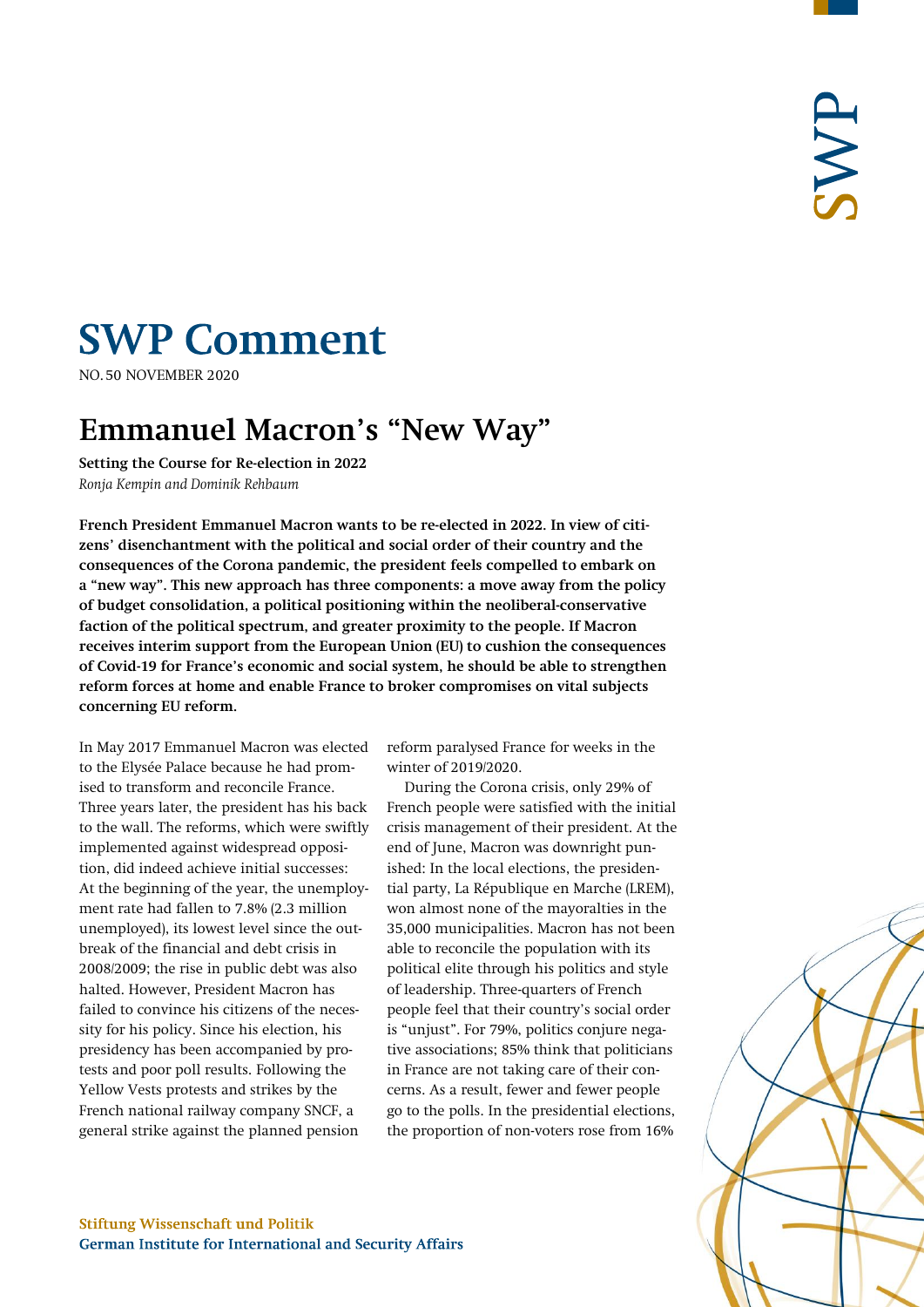to 25.4% between 2007 and 2017 (in 2017, 11.5% cast an empty or invalid ballot for the first time). Whereas 40% of the population decided not to cast a ballot in the 2007 Parliamentary elections, this number rose to 57.4% in 2017. In the local elections at the end of June 2020, 60% of voters did not take part.

# **A New Way**

Macron reacted to these developments in early July 2020. He reshuffled his government and promised the people a "new way". In doing so, he is attempting to secure his re-election in spring 2022 while preserving the conditions for the country's transformation.

#### **Strong State Instead of Reforms**

In his first government statement on 15 July 2020, France's new prime minister, Jean Castex, tried to show how France could recover "from one of the most serious health crises it has ever experienced": A drastic rise in unemployment should be prevented and the economy should be modernised to bring it out of the crisis.

France has been one of the countries most affected by the pandemic. By the end of August 2020, more than 30,500 people had died from Covid-19, although the toughest lockdown in the EU prevented the virus from spreading uncontrollably. However, the number of new infections is now rising significantly. The 55-day curfew imposed in spring 2020 (from 16 March to 11 May 2020) led to a dramatic collapse of the French economy. In the second quarter of 2020, the country's economic performance dropped 13.8% from the previous quarter, even coming in below the euro area average (-12.1%). For autumn, the government expects a 20% increase in corporate insolvencies: 60,000 companies are about to go out of business. The consequences for the labour market are dramatic: In April, 10.8 million people – almost a third of the  $30,455$  million employed (2019 figure)  $-$ 

were on short-time work. In September, 800,000 school leavers were coming onto the labour market – most of them with no job prospects. By spring 2021, the government estimates that about 1 million jobs will be lost, and the unemployment rate is predicted to reach 11.5% next year.

The government in Paris is doing everything in its power to mitigate the economic and social consequences of the pandemic. Under Prime Minister Edouard Philippe, it had provided €463 billion in assistance to employees, the self-employed, and businesses – of which €58 billion was in the form of budgetary support and  $€401$  billion in the form of guarantees. The additional financial support of almost €100 billion announced by Prime Minister Castex will continue to finance short-time work, create apprenticeships, and promote vocational training. Strategic industries will receive grants to transfer skills back to France in strategic sectors and reduce dependence on foreign countries. These measures will not be financed through tax increases but with EU money ( $€50.6$  billion from the EU Reconstruction Fund) and a "Covid-19 debt" from the state. The latter will bring France's public deficit to a record €2,438.5 billion and raise the debt level to more than 121% of GDP. Finally, the president has declared that he still wants to implement the controversial pension reform, but he has had to make considerable concessions.

Macron's new approach thus places civic and social peace at the centre of his actions. The president wants to counteract a possible social uprising with a "strong state" policy. In return, he is prepared to abandon the budgetary discipline that has shaped his policy for the last three years.

# **Conservative Course Instead of**  *"Ni gauche – ni droite"*

To secure another five years in the Elysée Palace, Macron has also turned away from his "neither left nor right" policy on politics. With his new approach, he wants to win over the neoliberal-conservative electorate.

SWP Comment 50 **November 2020**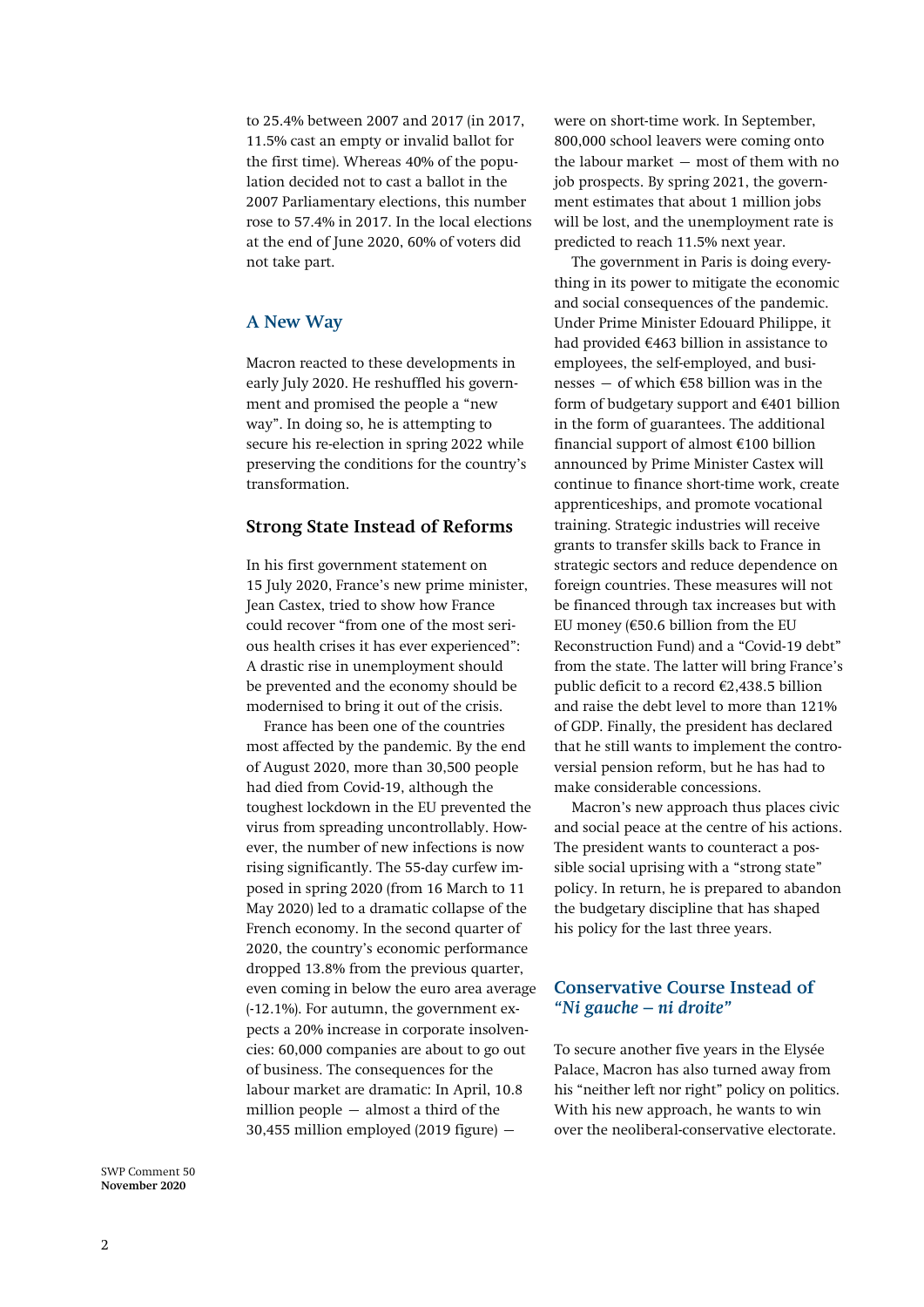#### *Graph 1*

#### France's increasingly fragmented party landscape

Mandate distribution in 236 municipalities with more than 300,000 inhabitants, 1983-2020



So far, Macron has not succeeded in anchoring his political ideas in the public domain. The fact that his party has been almost unable to succeed in the 2020 mayoral contests is a clear indication of this shortcoming. Moreover, there is discord within the president's party: In the National Assembly, more and more members of Parliament are leaving the LREM faction because of internal disputes.

In the 2022 presidential elections, Macron will therefore  $-$  as in 2017  $$ be dependent on the support of others. Whereas in 2017 he found it on both the left and right sides of the political spectrum, his new policy approach is clearly geared towards the neoliberal-conservative faction. The appointment of Castex as the new prime minister and the reshuffling of eight ministers are a sign that Macron is turning to moderate conservatives. He is thus reacting to a shift in the balance of political power that began a good 10 years ago: Every political force that wants to win elections in France depends on votes that come from rural areas and small and medium-sized cities. Large cities are no

longer the deciding factor in elections. Since the 1970s there has been no outmigration from rural areas. If rural communities are close enough to larger centres, they even gain population. In these areas, the electorate of the neoliberal-conservative forces has doubled since 2008 – at the expense of the socialists, whose share of the vote has halved.

The new prime minister's main task is therefore to bring this pool of voters to the president. Castex comes from a rural background and knows well the problems of smaller towns, where people want to preserve their traditions.

# **Citizen Participation Instead of Disenchantment with Politics**

Last but not least, President Macron's new way aims at reducing the level of discontent with the political elite. This dissatisfaction has put an end to the two-party system that has brought stability to the country for more than 40 years. It is increasingly turning elections into a game of *Vabanque:* In the first round of the 2017 presidential elec-

> SWP Comment 50 **November 2020**